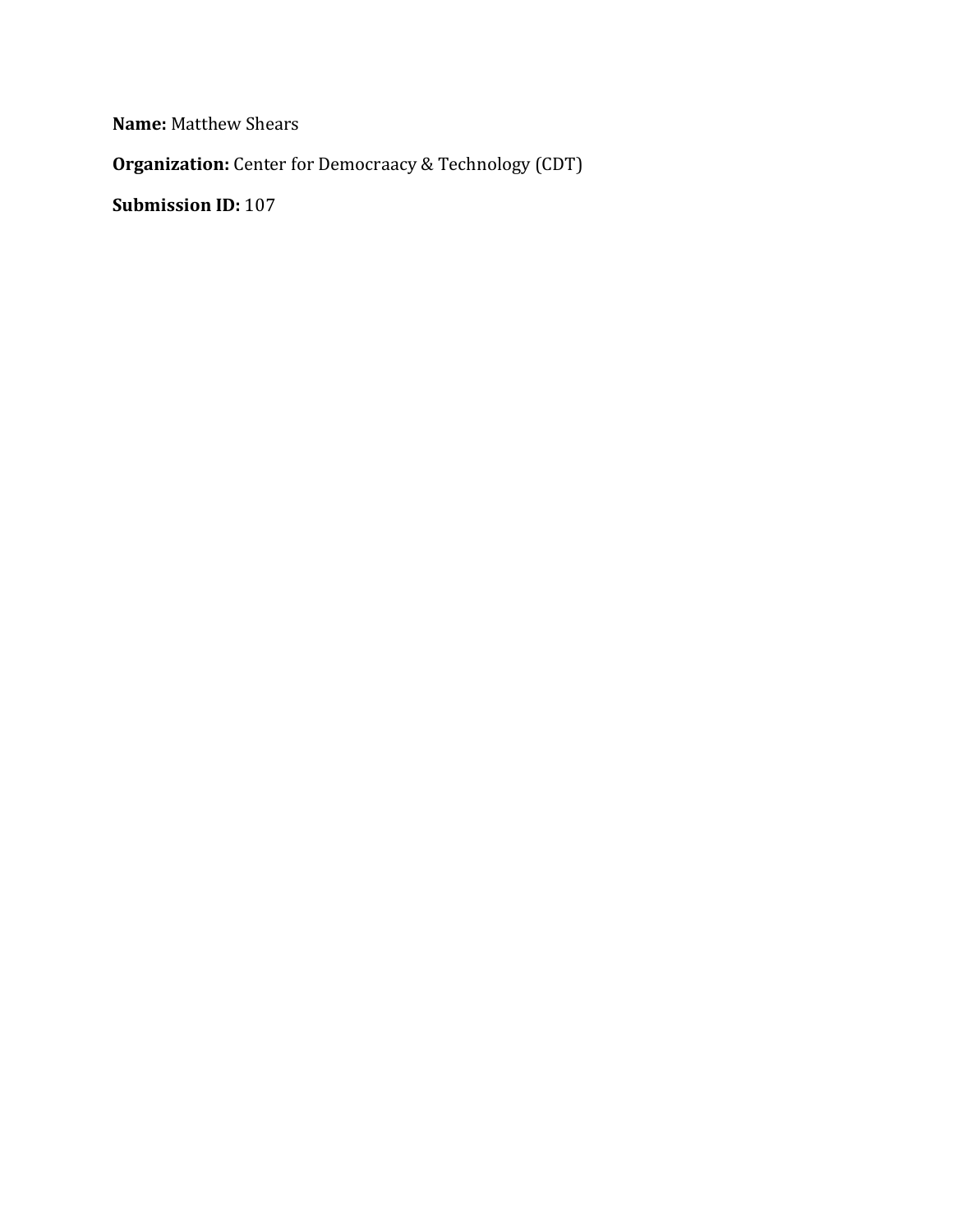Submission from the Center for Democraacy & Technology (CDT).

Thanks.

Matthew Shears

---

This email has been checked for viruses by Avast antivirus software.

https://www.avast.com/antivirus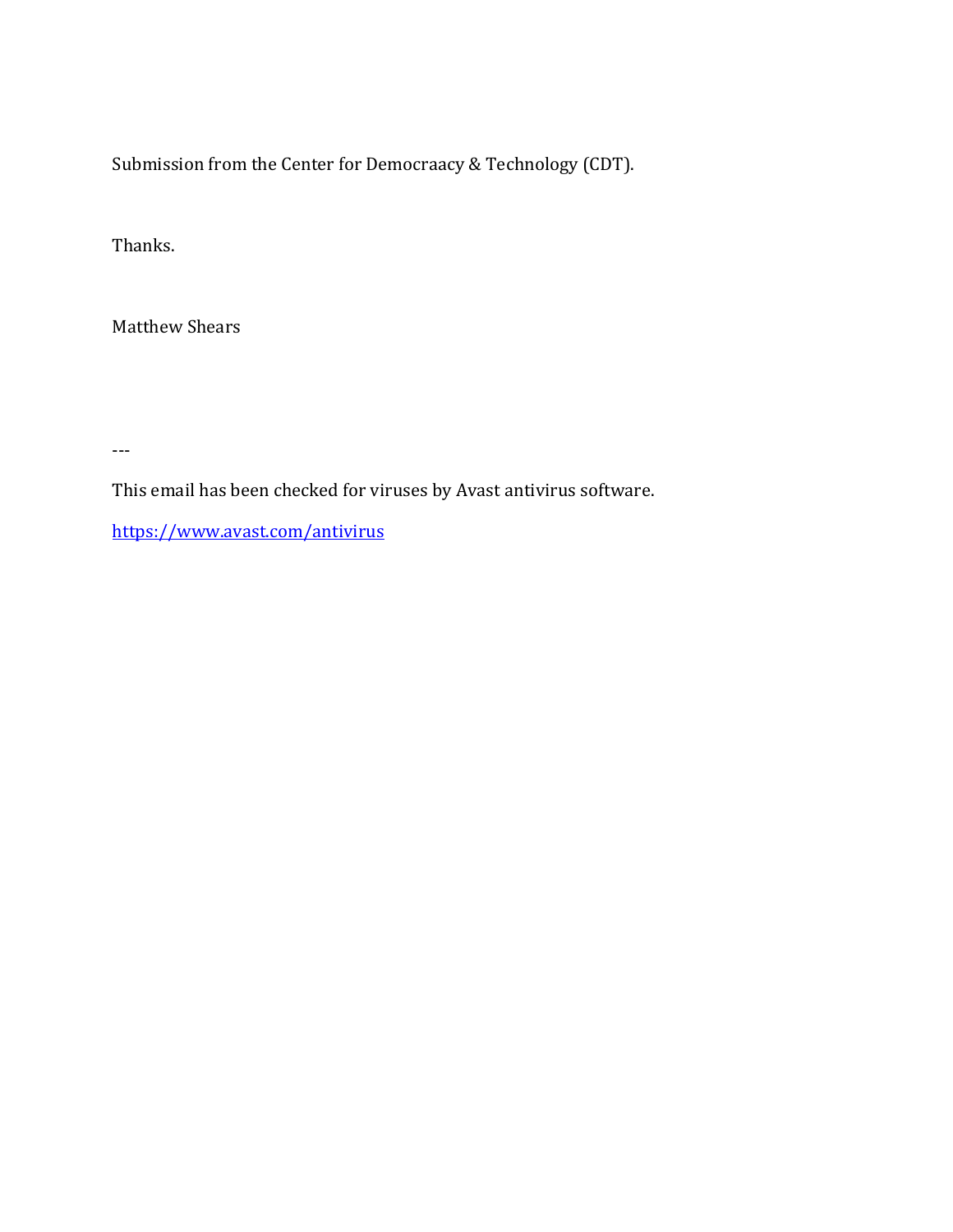# **IANA Stewardship Transition Proposal - Public Comment Form**

*Disclaimer: The ICG will not use the information collected for any purpose other than analyzing public comments. Submitters' names, affiliations, and comments will be public.*

### **Identifying Information**

*\* Indicates required field*

First Name \* Matthew

Last Name \* Shears

Email Address \* REDACTED

Country/Economy USA

Organization Center for Democracy & Technology (CDT)

### **General comment**

The Center for Democracy & Technology (CDT) welcomes the ICG's proposal and applauds the operating communities (OCs) for their considerable efforts in delivering their respective proposals.

CDT has been a participant in the work of the CWG Stewardship for the names community and has seen first-hand the open, inclusive and transparent way in which the work has been undertaken, across stakeholders, in order to facilitate this important transition.

CDT supports the transition and believes that the transition proposal offers a reasonable approach to ensuring evolution while maintaining the imperatives of stability, security and resiliency of the DNS. Overall, we believe that this transition proposal meets the NTIA's criteria.

We do note however that there are still some areas that require attention before the proposal can be considered complete, as we outline below.

### **Questions Concerning the Proposal as a Whole**

1) Completeness and clarity: Is the combined proposal complete? Each of the operational community proposals contains aspects to be completed in the future when the proposal is implemented. Is the combined proposal specified in sufficient detail such that it can be evaluated against the NTIA criteria?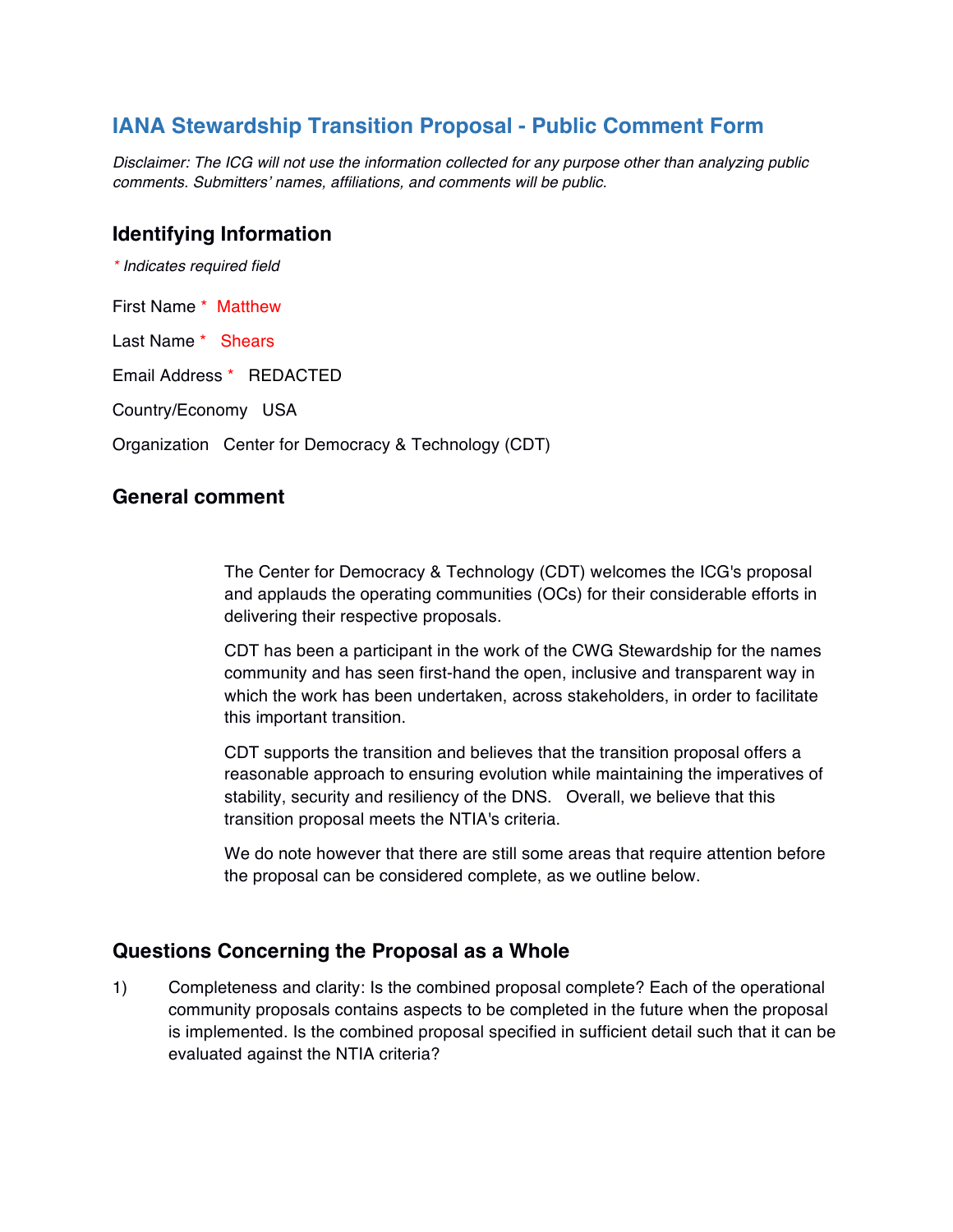Accountability related dependencies

CDT believes that the proposal is only complete once the identified accountability related dependencies in the CWG transition proposal have been fully met by the proposals and mechanisms in the final and agreed CCWG accountability proposal. While CDT is comfortable with the current CCWG proposal, and believes that as it stands it would satisfy those dependencies, it is currently out for public comment so changes are still possible. Further, we also note that in parallel to the consultation there are discussions underway between the CCWG and the ICANN Board which have highlighted significant areas of disagreement, particularly as they relate to operationalizing the community powers. Therefore the completeness of the CWG's proposal – and therefore the overall ICG proposal – is still very much in question.

It bears repeating that the CCWG Accountability proposal will have to be endorsed by the chartering organizations and then forwarded to the Board for review. It is only once the Board agrees to accept the CCWG's recommendations that the community can state that the accountability-related dependencies have been met. If the CCWG Accountability proposal does not satisfy the dependencies it is far from clear what revisions the CWG would be able to put in place that would be adequate to mitigate the consequences of moving the IANA functions to ICANN, when ICANN would effectively be steward, contracting party and operator.

2) Compatibility and interoperability: Do the operational community proposals work together in a single proposal? Do they suggest any incompatible arrangements where compatibility appears to be required? Is the handling of any conflicting overlaps between the functions resolved in a workable manner?

#### IPR

We support the conclusion that has been reached that a trust (unspecified at this point in time) would be an appropriate vehicle to hold the trademarks and domain name associated with the IANA services.

IFO change/separation

One of the important characteristics of the overall CWG proposal is that of the possibility of replacing the IANA Functions Operator (IFO), including the possibility of an independent (non ICANN-affiliated) IFO. In the OC proposals there are mechanisms to review and assess the performance of the IFO; however there appears to be no process or mechanism for coordination among the OCs when considering a change of IFO. While CDT appreciates that each OC has its own approach to such a possibility, we wonder, as have other respondents, whether there should be a process whereby the OCs coordinate in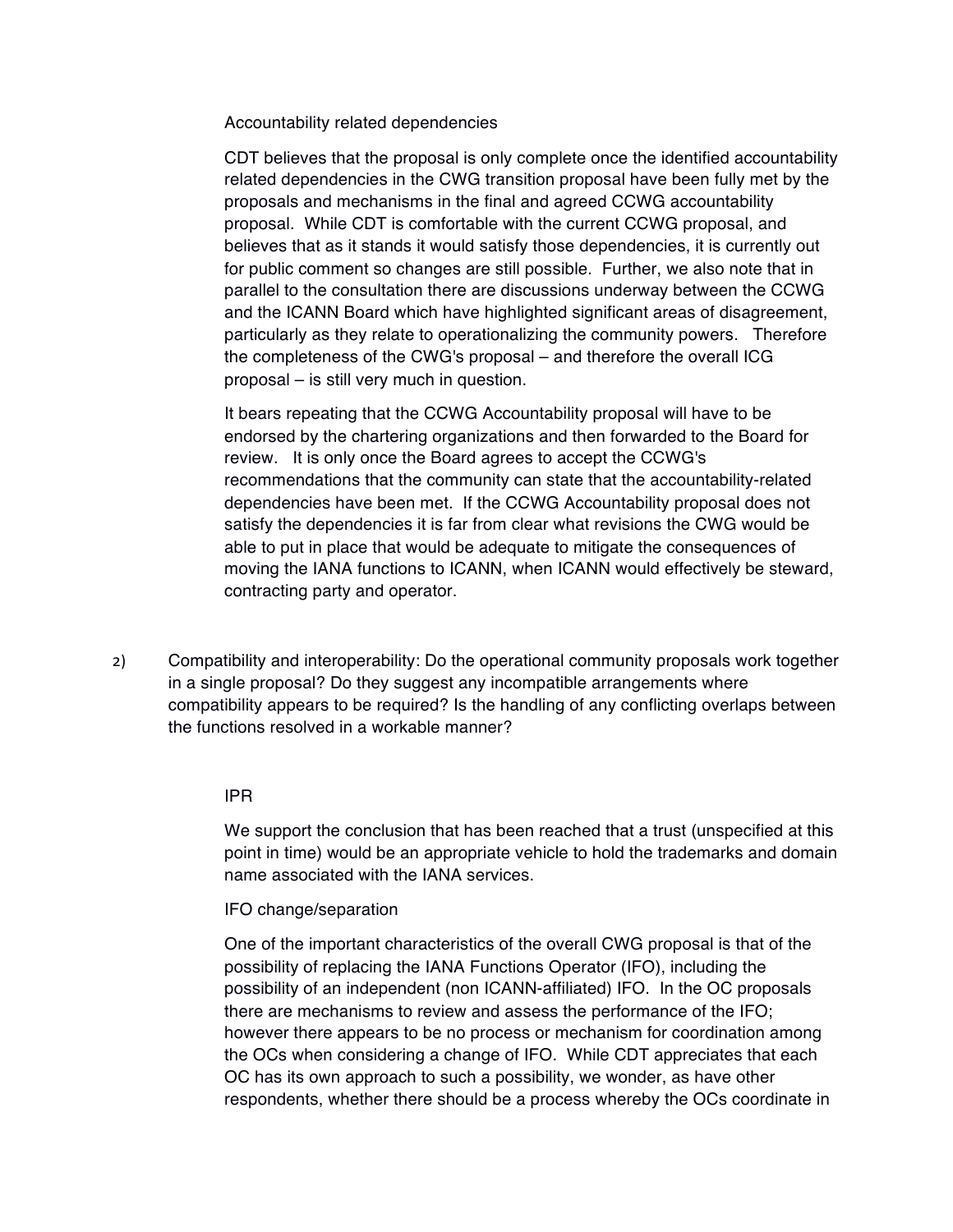the event of a proposed change in IFO, etc., so as to mitigate any potential procedural or operational disruptions or conflicts that might arise.

3) Accountability: Do the operational community proposals together include appropriate and properly supported independent accountability mechanisms for running the IANA functions? Are there any gaps in overall accountability under the single proposal?

See our response to point 1 above.

4) Workability: Do the results of any tests or evaluations of workability that were included in the operational community proposals conflict with each other or raise possible concerns when considered in combination?

PTI and related structures/processes

As a participant in the development of the names community proposal, CDT found that the CWG's work was rigorous and complete, resulting in a workable model that while not perfect manages to accommodate stakeholder needs while satisfying various criteria.

The PTI model and the related structures such as the CSC, IFR and SIFR are new but we do not see these as raising concerns – they will however require measured implementation and monitoring. The choice of representatives on the various committees will be important as will the participation of "non-members" in the IFR. Similarly, the appointment of the independent directors to the PTI Board will be central to its all-important neutrality as the home for the IANA functions. The careful implementation of these new structures and bodies and the selection of appropriate expertise will be key to the success of the IFO as a whole and to its workability.

We would like to better understand from the ICG and the OCs as to whether or not there are any implications of the numbers and protocols communities contracting with ICANN as opposed to contracting with PTI? While there is general level of comfort with the existing and relatively informal relationships between the OCs, will these contracting differences have any bearing on the selection of a new IFO, for example, or any other decisions related to the IFO?

### **Questions Concerning NTIA Criteria**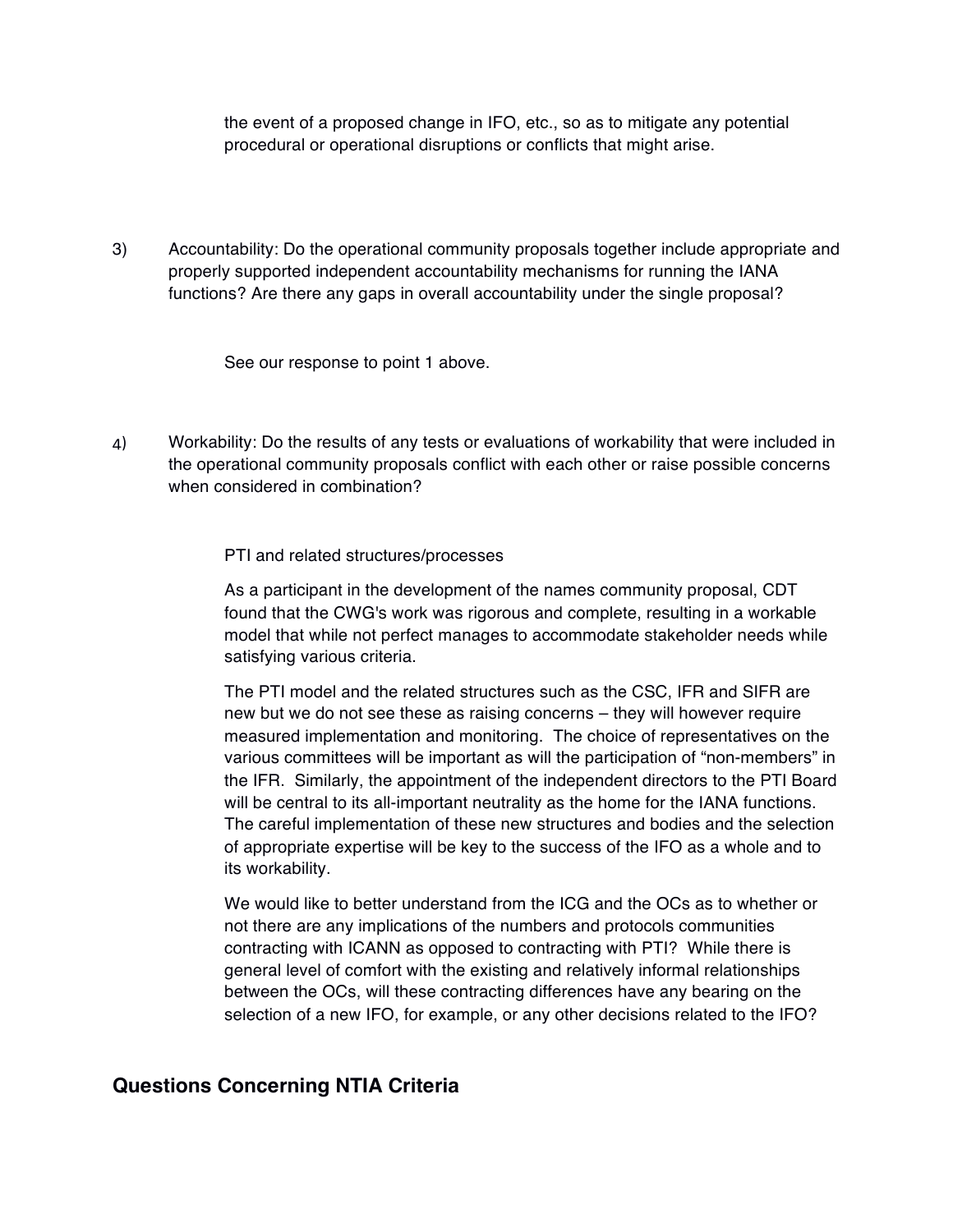5) Do you believe the proposal supports and enhances the multistakeholder model? If yes, please explain why. If not, please explain why and what proposal modifications you believe are necessary.

> Yes, in a number of ways. Among others, it enables the USG to step back from its role in the IANA functions – thereby addressing the perception that one government had a special role in critical internet resources – and in so doing enhances the multistakeholder model of Internet governance. The linkages between the IANA transition and ICANN accountability will also hopefully result in an ICANN that is more accountable to a more empowered multistakeholder community in the future. And with open, inclusive and transparent proposal development processes we have seen multistakeholder approaches to governance and policy in action.

6) Do you believe the proposal maintains the security, stability, and resiliency of the DNS? If yes, please explain why. If not, please explain why and what proposal modifications you believe are necessary.

> Yes. With the exception of the creation of PTI and associated entities the existing IFO and related mechanisms will remain largely the same post-transition as pre-transition.

7) Do you believe the proposal meets the needs and expectations of the global customers and partners of the IANA services? If yes, please explain why. If not, please explain why and what proposal modifications you believe are necessary. Please indicate if you are a customer or partner of the IANA services.

> Yes. For example, in the work of the CWG there was a conscious effort to ensure that the interests of direct customers/partners and the global community more broadly were taken into account and reflected in the models that were considered and the final model that was agreed upon.

8) Do you believe the proposal maintains the openness of the Internet? If yes, please explain why. If not, please explain why and what proposal modifications you believe are necessary.